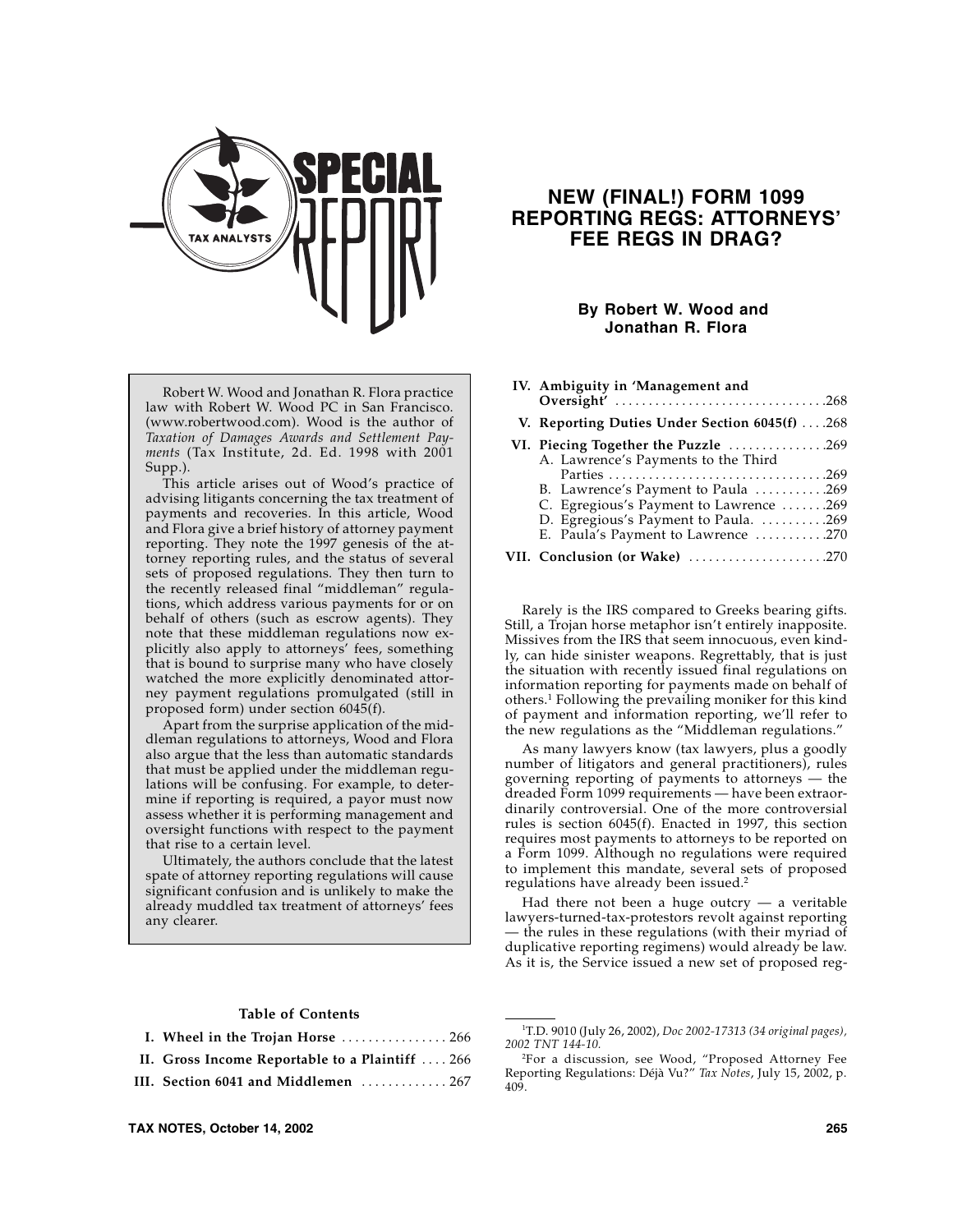ulations in May 2002.3 (We'll call these the Attorney Payment regulations.) Although the proposed Attorney Payment regulations are certainly not perfect, it seemed lawyers could rest easy for a spell knowing that they would not become effective until two months after they are finalized.

#### **I. Wheel in the Trojan Horse**

That was then. Sighs of relief about effective dates are turning to squeals of torment, or at least groans of anguish. The Service has just rolled out final Middleman regulations, ostensibly aimed at escrow agents and others who make payments on behalf of another person. They are effective January 1, 2003. Yawn.

Lo and behold, lurking in the belly of the Middleman regulations are reporting rules for payments by and to attorneys and clients, rules that have little to do with escrow agents, and lots more to do with an acidic split in the federal circuits and the revolt over the Attorney Payment regulations. But we are getting slightly ahead of ourselves.

There is a well publicized rift between the federal circuits on the question of whether the portion of a damage award or settlement payment used to pay fees of a plaintiff's attorney is includible in the gross income of the plaintiff. Some circuits hold that a plaintiff must include attorneys' fees in his gross income, while others allow him to exclude those fees and report only the net amount he receives.<sup>4</sup> When attorneys<sup> $\dot{ }$ </sup> fee payments are included in a plaintiff's gross income, the plaintiff is generally entitled to a deduction, but it is typically a miscellaneous itemized expense. The uninitiated may not see much difference between an exclusion and a deduction. But, as we all know, the benefit of this deduction is often reduced (and can be virtually eliminated) because of the alternative minimum tax regime.<sup>5</sup> Plus, sections 67 and 68 impose further haircuts on the deduction.<sup>6</sup>

Up to now, the reporting rules have not been explicit in requiring a payor to issue a Form 1099 to the client for the attorney payment, even in those states and circuits holding that an attorney payment is gross income to the client. This may seem like splitting hairs (what else do lawyers do?), but a plaintiff who does not

5 *See* section 56(b)(1)(A).

receive a Form 1099 showing the attorneys' fees at least has more of a fighting chance.

It is not surprising that this legal nicety would one day end, particularly given the controversy surrounding the hotly divided circuit courts on this issue. But, it seemed likely that the Service would put the controversy to rest only through final Attorney Payment regulations. After all, even the Service has referred to the Attorney Payment regulations as those "relating to the reporting of payments of gross proceeds to attorneys.'

## *The examples make clear that this rule controls whether a defendant must report to a plaintiff the payments the defendant makes to the plaintiff's lawyer that represent the lawyer's own fees.*

Much like a game of football when suddenly several players start playing rugby, the Service has done a kind of end run (okay, no more sports metaphors) and put the new 1099-for-attorneys-fees-gotcha in a plain brown wrapper (or, if you prefer, a wooden horse) the Middleman regulations. This will catch a lot of people off guard, particularly plaintiffs' lawyers who have been fighting about the likely effects the Attorney Payment regulations will have. The working assumption has been that it would be some time before those rules were finished.

Surprise!

#### **II. Gross Income Reportable to a Plaintiff**

The Middleman regulations, in addition to providing rules for who must report payments made on behalf of another (discussed below), also include a rule for the amount a payor must report when a payee takes deductions from the payment.<sup>8</sup> Beginning in 2003, a payor must report the amount includible in the gross income of the payee before fees, commissions, expenses, or other amounts have been deducted.<sup>9</sup> This rule applies "whether the payment is made jointly *or separately to the payee and another person.*" Id. (emphasis added).

The examples in the Middleman regulations make clear that this rule controls whether a defendant must report to a plaintiff the payments the defendant makes to the plaintiff's lawyer that represent the lawyer's

<sup>3</sup> REG-126024-01 (May 16, 2002), *Doc 2002-11955 (31 original pages), 2002 TNT 96-5.*

<sup>4</sup> *Compare Sinyard v. Commissioner,* 268 F.3d 756, *Doc 2001- 24862 (15 original pages), 2001 TNT 188-11* (9th Cir. 2001), *cert. denied sub nom. Sinyard v. Rossotti* (70 U.S.L.W. 3598, June 10, 2002) (including fees in plaintiff's income), *Estate of Clarks v. United States,* 202 F.3d 854, *Doc 2000-1776 (7 original pages), 2000 TNT 10-21* (6th Cir. 2000) (excluding fees from plaintiff's income).

<sup>6</sup> Section 67 generally allows a deduction only to the extent it exceeds 2 percent of the taxpayer's adjusted gross income. Section 68 also reduces certain allowable itemized deductions by 3 percent based on the extent a taxpayer's gross income exceeds the "threshold amount," which for 2002 is \$137,300.

<sup>7</sup> Preamble, T.D. 9101 (2002). The description also says the regulations "clarify the amount to be reported," which we suppose in hindsight should have been a red flag. Moreover, a proposed version of these regulations issued in October 2000 contained a version of the attorney payment rule. REG-246249-96 (Oct. 17, 2000), *Doc 2000-26882 (8 original pages), 2000 TNT 205-54.*

 ${}^8$ Reg. section 1.6041-1(f).

 ${}^{9}$ Reg. section 1.6041-1(f).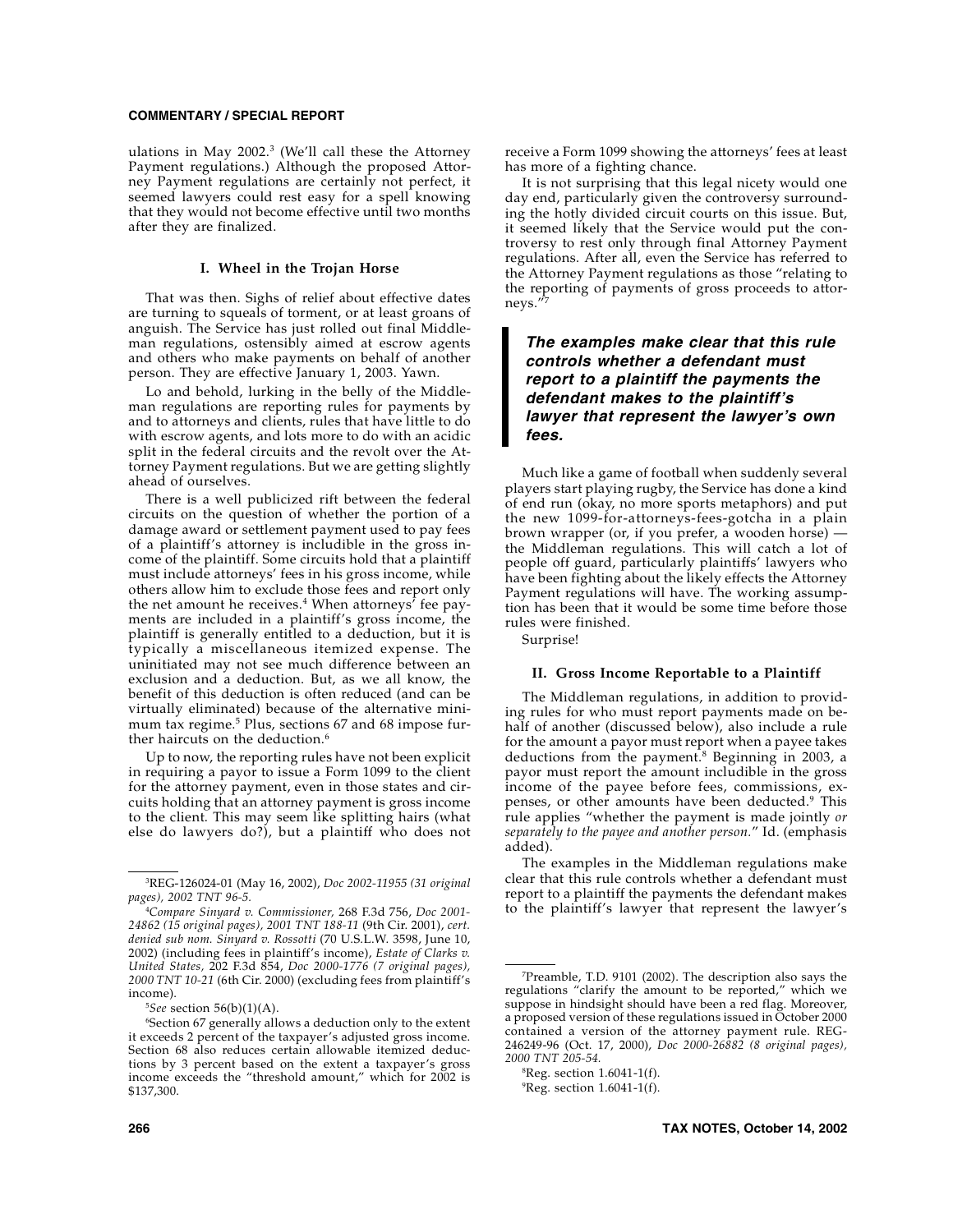own fees.10 The Middleman regulations generally require a defendant to issue a plaintiff a Form 1099 that *includes* the attorneys' fee payment whenever that payment is includible in the plaintiff's gross income.

*Example 1.* Attorney represents Client in a claim for lost profits against Defendant. It settles for \$140,000. Defendant issues a \$40,000 check to Attorney and a \$100,000 check to Client. Under the law that applies to the Client, Client is required to include a portion of the recovery that pays his attorneys' fees in his gross income.

The Middleman regulations now require (beginning in 2003) that Defendant issue a Form 1099 to Client showing \$140,000.<sup>11</sup> But, reporting would not be required if the payment was not includible in Client's gross income. Of course, defendants pay recoveries in circuits in which a plaintiff must include the amount, in circuits in which he must not, and in circuits that have not rendered decisions on the issue.<sup>12</sup> The regulations try to resolve this disparity by requiring a defendant to report the amount that is includible in the plaintiff's gross income under "applicable law."

A defendant, then, to comply with section 6041, must analyze the substantive law on attorneys' fees inclusion as it applies to a plaintiff before he reports a payment. This is even more tricky than it may seem. Not only have some circuits not yet ruled on this issue, the IRS has assumed a restrictive stance — it contends that even in those circuits that permit a plaintiff to exclude attorneys fees, that rule applies only to taxpayers who reside in certain states within those circuits.13

## **III. Section 6041 and Middlemen**

So much for the big surprise in the Middleman regulations. Let's turn to the portion of the Middleman regulations that really deals with middlemen — after all, this is the ostensible reason for the regulations.

Section 6041 contains the general reporting rule for payments of \$600 or more made in the course of a trade or business. It requires a payor to report payments of

## **COMMENTARY / SPECIAL REPORT**

salaries, wages, compensation, fees, and other forms of fixed or determinable income.14 Some limitations are built into the general rule. For example, section 6041 does not apply to reporting payments outside of a trade or business. Thus, it does not apply to legal fees paid for a divorce since those are personal expenses.15 It also does not apply to payments that are not gross income to the payee.<sup>16</sup> For example, settlement payments for physical injury or physical sickness excludable under section  $104(a)(2)$  do not require reporting.<sup>17</sup>

The Middleman regulations are a subset of section 6041's general reporting rule. They apply to persons making payments on behalf of another (in other words, middlemen). The rules try to answer the question of who is the "payor" for purposes of section 6041, and therefore tell us who must report the payment.

*Example 2.* Bank provides financing to Developer in connection with constructing a real estate project. Bank (on behalf of Developer) pays for contractor services and materials from its financing account.

When it comes to issuing Form 1099s for the payments, is Bank or Developer the "payor" under section 6041?18 The Middleman regulations resolve (or at least *purport* to resolve) this issue. While these regulations obviously apply to escrow agents, their scope reaches further than one might imagine, and includes payments made by attorneys. (See our Example 6, below.)

According to the Middleman regulations, a person making payment on behalf of another is a section 6041 'payor" if he either:

(i) performs management or oversight functions in connection with the payment; or

(ii) has a significant economic interest in the payment.<sup>19</sup>

Consider another example.

*Example 3.* Mortgage Company holds a mortgage on property owned by a Debtor. The property is damaged in a fire. Debtor's insurance company issues a check to Mortgage Company which holds the proceeds in escrow. Mortgage Company cuts checks from these proceeds to pay subcontractors working on the property.

Although Mortgage Company is making payments on behalf of Debtor, the Middleman regulations conclude that Mortgage Company is a "payor" for purposes of section 6041 and must therefore file informa-

<sup>17</sup>*See, e.g.,* IRS 2002 Instructions for Form 1099-MISC, at pp. 3-4 (instructing taxpayers not to report payments of damages received on account of personal physical injury or

 $10$ Reg. section 1.6041-1(f)(2), Example one.

<sup>&</sup>lt;sup>11</sup>Reg. section  $1.6041(f)(2)$  Ex. 2.

<sup>&</sup>lt;sup>12</sup>The circuits that have issued decisions on this issue are the court of appeals for the Third, Fourth, Fifth, Sixth, Seventh, Ninth, and Eleventh Circuits. For a discussion, see Wood, "The Plight of the Plaintiff: The Tax Treatment of Legal Fees," *Tax Notes*, Nov 16, 1998, p. 907.

<sup>13</sup>Those states are Alabama, Michigan, and Texas. *See Cotnam v. Commissioner,* 263 F.2d 119 (5th Cir. 1959), *aff'g in part and rev'g in part* 28 T.C. 947 (1957); *Srivastava v. Commissioner,* 220 F.3d 353, *Doc 2000-20090 (16 original pages), 2000 TNT 145-9* (5th Cir. 2000); *Estate of Clarks v. United States,* note 4 *supra*. The IRS issued MSSP Audit Guide for Lawsuit Awards and Settlements (Jan. 1, 2001), *Doc 2001-2574 (72 original pages), 2001 TNT 18-6,* in which it said "taxpayers should not be allowed to net the proceeds of the direct payment of attorneys' fees in all cases arising under any law other than Alabama, Michigan and Texas."

 $14$ Section 6041(a).

<sup>15</sup>Rev. Rul. 85-101, 1985-2 C.B. 301.

<sup>16</sup>*See, e.g.,* LTR 8722088, 1987 WL 420654 (1987).

sickness). <sup>18</sup>*See* reg. section 1.6041-1(e)(5) Ex. 1.

 $19$ Reg. section 1.6041-1(e)(1).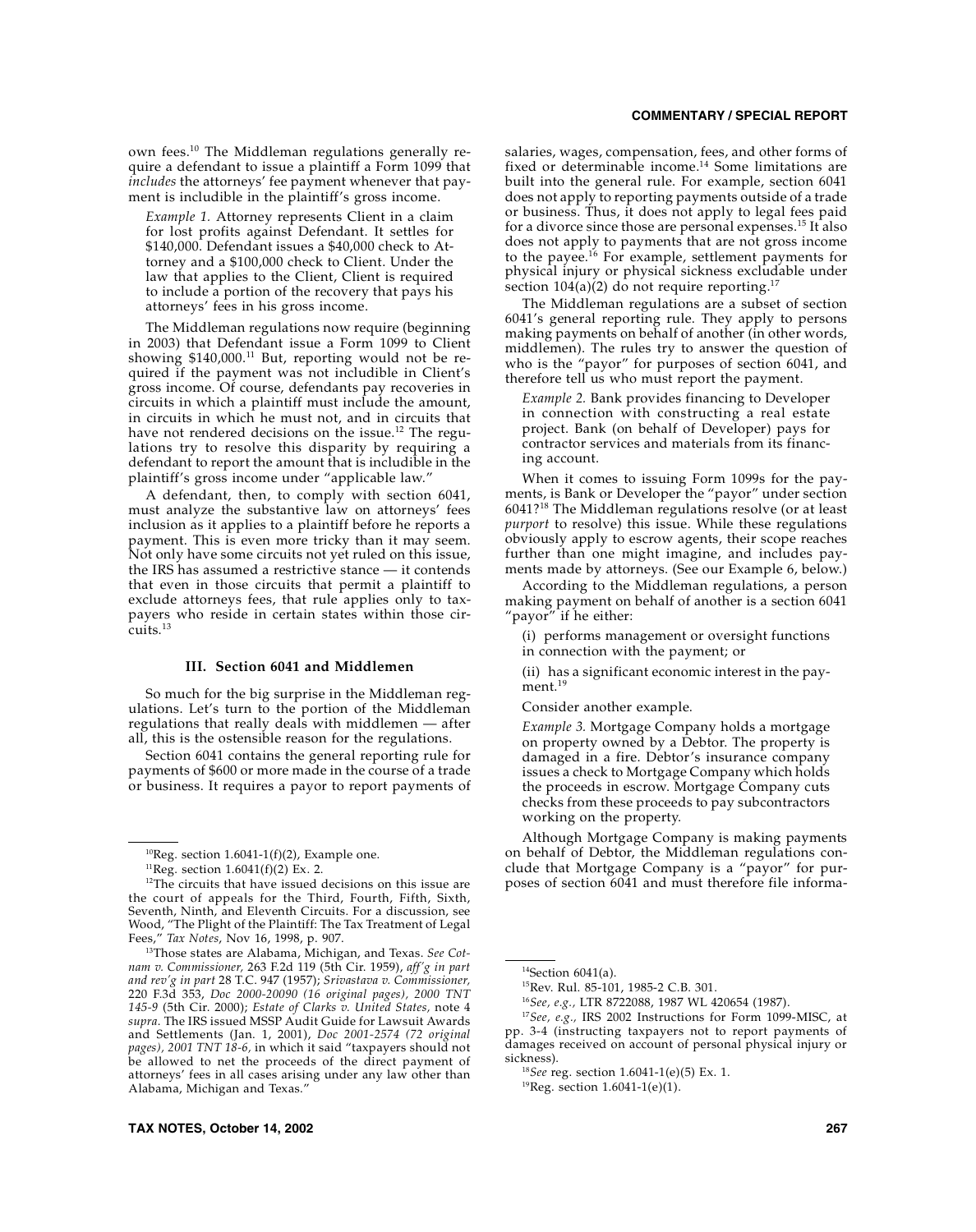tion reports. Why? Because Mortgage Company has an economic interest in the repaired property.20

#### **IV. Ambiguity in 'Management and Oversight'**

For attorney-related payments, it is the "management and oversight" prong that is most likely to trigger reporting duties. Unfortunately, the Middleman regulations do not define this term except in the negative. In particular, they state "management and oversight" does not include a person who "performs mere administrative or ministerial functions such as writing checks at another's direction."21 "Management and oversight," according to the preamble, is a question of fact.

## *Presumably not all items must be present, but it simply isn't clear from the Middleman regulations. What is clear is that there is no litmus test.*

The most helpful guidance is found in the examples.22 Let's look at two of these fact patterns, one with sufficient management and oversight, the other without.

*Example 4.*23 Bank provides financing for Developer's real estate project. Bank takes the following acts with respect to payments it makes on Developer's behalf:

- approves payments to contractors;
- ensures loan proceeds are properly applied;
- ensures that all bills are paid to avoid mechanic's liens; and
- conducts site inspections to determine whether work has been completed (but does not check the quality of the work).

The Middleman regulations say that Bank performs management and oversight and so must report the payments. But, it is unclear whether these facts must all be present to trigger reporting, or whether only one (or some combination of them) will trigger reporting duties. As presented in the Middleman regulations, the example strings all the factors together but does not include a helpful conjunctive, such as "or" or "and." (Come on, these are only final regulations after all!) Would the bank, for example, be required to report if it had not conducted site inspections? Presumably not all of these items must be present, but it simply isn't clear from the Middleman regulations. What *is* clear is that there is no litmus test.

*Example 5.*24 Agent, who represents Author, receives a payment from Publisher for a novel written by Author. Agent deposits the money into an account in Author's name. Agent applies the proceeds to pay attorneys, managers, and other third parties, all of whom rendered services to Author. With respect to these payments, Agent:

- does not order or direct the provision of services by the third parties; and
- exercises no discretion in making the payments to third parties or to the client.

After making these payments, Agent pays the net amount to his client.

The Middleman regulations conclude that Agent has not performed management and oversight functions, and so he has no reporting obligations under section 6041.

What can we glean from these examples? It certainly seems to matter how much control a middleman exercises over both making the payments and the services for which they are made. But beyond that, there is much grey area. Perhaps the most we can take away from these rules is that anyone making payments on behalf of another who has discretion over the payment amount, timing, or services provided should look very carefully at the Middleman regulations (or else just report the payments). The latter — just report whenever in doubt — may be one of the Service's most insidious messages.

#### **V. Reporting Duties Under Section 6045(f)**

Enacted as part of the Taxpayer Relief Act of 1997, section 6045(f) explicitly imposes reporting obligations on certain attorney-related payments, in addition to those found in section 6041 and the Middleman regulations. Section 6045(f) generally requires information reporting for any payment made to attorneys regarding legal services, even where the services were not provided to the payor. For example, a third party, such as a defendant's insurer who issues a settlement check to the claimant's attorney, may be required to report the payment.

Section 6045(f) became effective on December 31, 1997. The Service first issued proposed regulations on May 21, 1999.<sup>25</sup> It withdrew the regulations before they became effective and issued another set of proposed regulations on May 17, 2002 $^{26}$  (again, this article dubs them the Attorney Payment regulations). It's important to stress that these regulations are not now effective, and will not become effective until two months after

<sup>&</sup>lt;sup>20</sup>Reg. section 1.6041-1(e)(5) Ex. 2. The Middleman regula-<br> $\frac{120}{\text{deg}}$  are finalized.<sup>27</sup> tions define an economic interest as one that would be compromised if the payment were not made, such as a mechanic's lien on property or loss of collateral.

<sup>&</sup>lt;sup>21</sup>Reg. section  $1.6041 - 1(e)(1)(i)$ .

 $22$ Reg. section 1.6041-1(e)(5).

<sup>23</sup>*See* reg. section 1.6041-1(e)(5) Example 1. This example appears to be based on Revenue Ruling 93-70, 1993-2 C.B. 294, which was rendered obsolete by the Middleman regulations.

<sup>&</sup>lt;sup>24</sup>Reg. section 1.6041-1(e)(5) Ex. 6.

<sup>2564</sup> F.R. 27730, 1999-1 C.B. 1193. For a discussion, see Wood, "More Confusion Over 1099s," *Tax Notes*, Aug. 27, 2001, p. 1215.

<sup>2667</sup> *Fed. Reg.* 355064.

<sup>27</sup>*Id.* For a full discussion, see Wood, note 2 *supra.*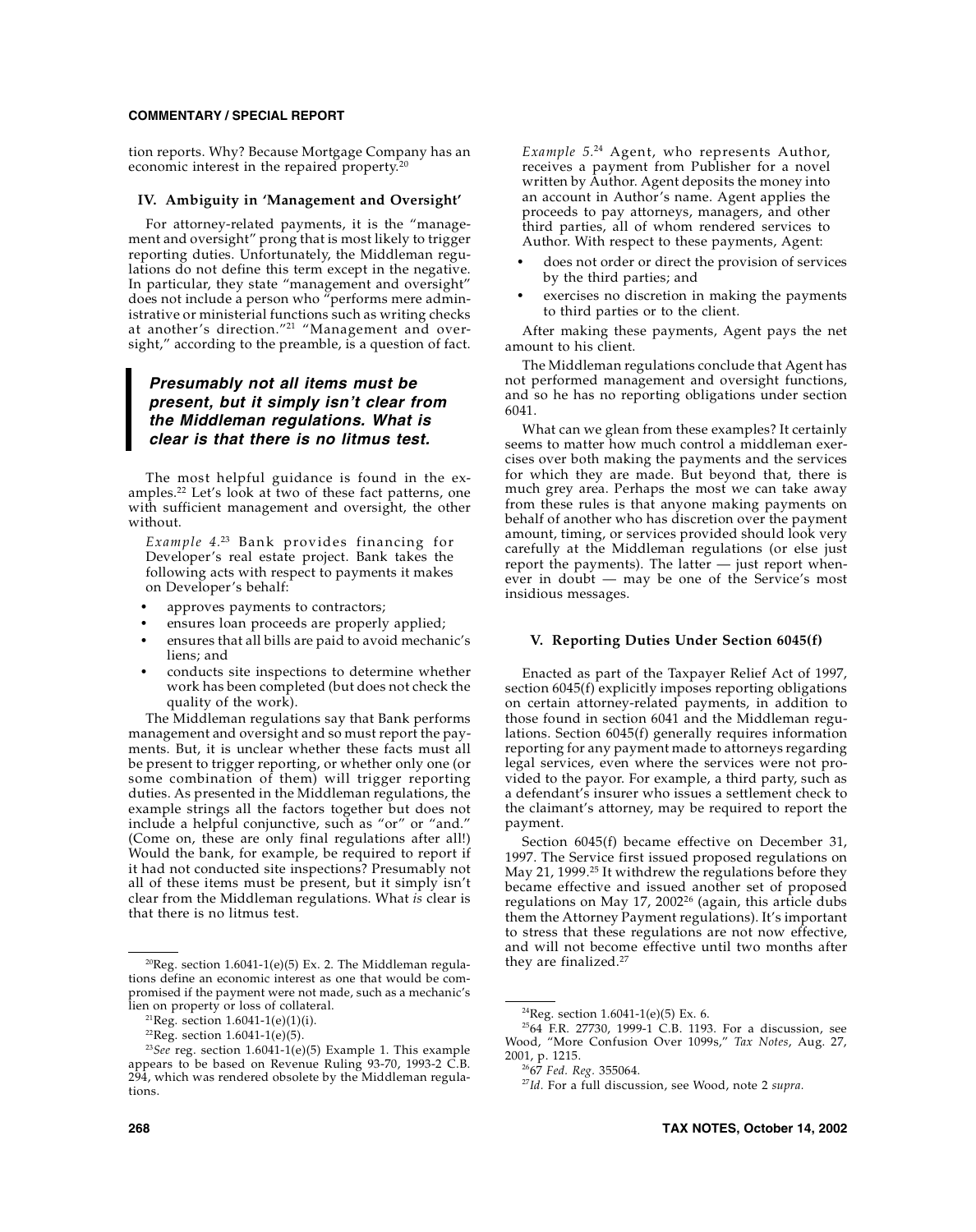### **VI. Piecing Together the Puzzle**

With these navigational tools in hand, it is worth exploring an example involving payments to attorneys and clients to see how the Middleman regulations interpret the effect, and interrelation, of sections 6041 and  $6045(f).^{28}$ 

*Example 6.* Paula Plaintiff, a claimaint in an employment action, recovered from Egregious Employer, her former employer, lost profits in a claim for breach of contract. Egregious paid the fees into a trust account maintained by Lawrence Lawyer, Paula's attorney. Lawrence used the funds to pay experts, costs, and other litigation expenses. With respect to those payments, Lawrence decided whom to hire, he negotiated the amount of payment, and he determined whether the services were performed satisfactorily. Lawrence also had the right to withhold payment in the event of a dispute. After paying his own fees, Lawrence paid the net amount to Paula.

According to the Middleman regulations, here is how sections 6041 and 6045(f) apply to the reporting obligations of Lawrence, Paula, and Egregious:

#### **A. Lawrence's Payments to the Third Parties**

The Middleman regulations apply to Lawrence's payments for experts, costs, and litigation expenses. Lawrence made these payments on behalf of Paula; his reporting duties therefore depend on whether he performed management and oversight functions or had a significant economic interest in the payments. The Middleman regulations tell us that under these facts Lawrence performed management and oversight functions. They do not tell us, however, which act(s) was determinative. Lawrence must file information reports for these payments.

Of course, since management and oversight is a question of fact (and there is no litmus test), it is quite possible that an attorney will *not* be performing management and oversight functions for these types of payments. Remember the literary agent in example 5? He (like Lawrence) paid professionals who provided services to his client, but he (unlike Lawrence) did not perform management and oversight functions. If a client were responsible for, say, hiring an expert, negotiating payments, or approving his work, the attorney making payments to the expert may very well not be required to report the payment under section 6041.

#### **B. Lawrence's Payment to Paula**

Lawrence paid to Paula the net proceeds that Egregious owed her as a result of the lawsuit. In other words, he made the payment on behalf of another. The Middleman regulations conclude (without analysis) that Lawrence neither performed management and oversight functions as to this payment nor had a significant economic interest in it. Lawrence therefore has no information reporting duties for this payment under section 6041.

Once again, since the tests in the regulations are grey and questions of fact, it is at least theoretically possible that reporting under section 6041 may be required when an attorney pays a net recovery amount to a client. However, it is difficult to imagine such a case.

#### **C. Egregious's Payment to Lawrence**

The Middleman regulations instruct Egregious to "see" section 6045(f) for its reporting duties, suggesting that section 6041 does not require Egregious to report the payment. This result is consistent with the preamble to the Middleman regulations when they were proposed in October of  $2000.^{29}$  The preamble at that time explained that a defendant does not perform management or oversight functions in connection with payments to a claimant's attorney (and thus is not a section 6041 "payor"). A defendant is therefore not required to report the payment under section 6041. According to the preamble, "[t]he plaintiff, not the defendant, is required to report the payment of attorney fees to plaintiff's attorney under section 6041."

Egregious is not out of the woods yet — it must still contend with section 6045(f). This complicates matters. If section 6045(f) were to employ the same definition of "payor" as in section 6041, then it appears Egregious would not be a payor under either section. It could legitimately argue that neither section required it to report the payment.

The preamble to the Attorney Payment regulations attempts to cut the legs off of this argument. The preamble states that "payor" is defined differently for purposes of section 6045(f) than for section 6041. According to the preamble, the Service and Treasury believe Congress intended for section 6045(f) to apply to payments by insurers and defendants to a plaintiff's attorney. The Attorney Payment regulations try to force Egregious to report the payment by defining "payor" to include "an obligor on the payment, or the obligor's insurer or guarantor."30 Egregious, then, is not a "payor" under the Middleman regulations, although it is a "payor" under the proposed Attorney Payment regulations.

Remember, though, that the Attorney Payment regulations are not yet effective, and they will only become effective if they are finalized. Until that time, the definition of "payor" under section 6045(f) is somewhat up for grabs. Egregious, for example, conceivably could argue that the definition of "payor" in section 6041 applies to section 6045(f). In that case, Egregious would not be required to report under either statute.

#### **D. Egregious's Payment to Paula**

For this payment, the Middleman regulations instruct Egregious to "see" the section 6041 regulations setting forth the general reporting rule (reg. section

<sup>&</sup>lt;sup>28</sup>This example is closely based on Examples 7 and 8 in the Middleman regulations. *See* reg. section 1.6041-1(e)(5) Examples 7 and 8.

<sup>29</sup>Note 7 *supra.*

<sup>30</sup>Prop. reg. section 6045-5(d)(3).